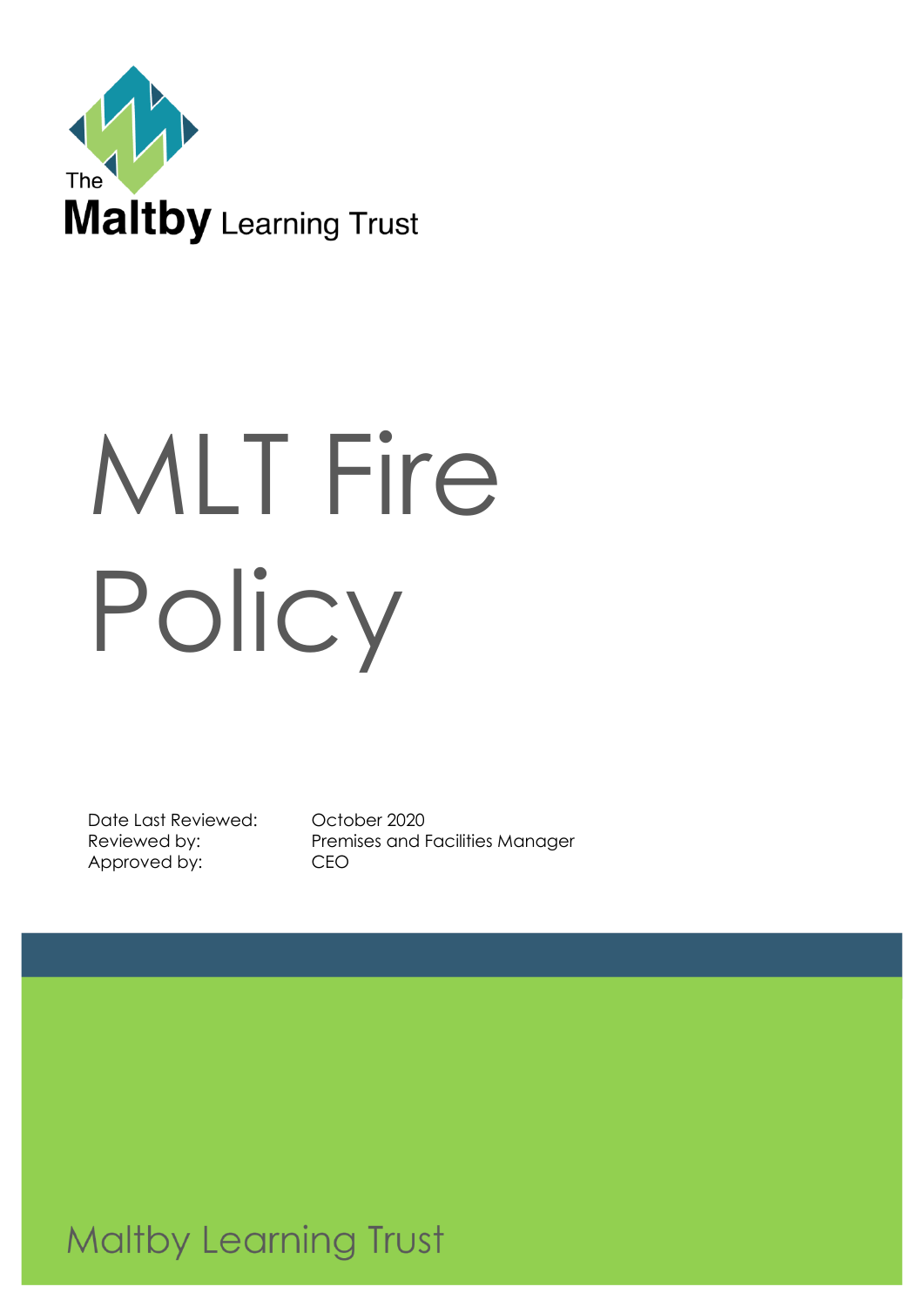## 1. MALTBY LEARNING TRUST (MLT) FIRE POLICY STATEMENT

Maltby Learning Trust understands and accepts the legal obligations in respect of fire safety in accordance with Statutory Policy and will provide as far as is reasonably practicable an environment safe from fire for staff, students and others who may be in or near any Academy buildings. In this respect, suitable, sufficient and risk appropriate 'Fire Precautions' and 'Management Systems' will be provided and maintained to facilitate safe evacuation from the premises and mitigate the effects of fire should this occur.

## 2. FIRE EQUIPMENT/INSTALLATIONS

**Fire Alarms** – All Academy fire alarms have been designed by a specialist consultant engineer, to conform to the requirements of Part L2, as prescribed by BS 5839 Part 1:2002. In addition, all fire detectors are fully addressable and manufactured to comply with BS 5445. The design and layout of all Academy mechanical and electrical equipment has been fully approved by Building Control and Fire Officers. The fire alarm systems are checked on a weekly basis. Records of the tests are maintained in Fire Log Books and the Buildings Management Database held by each Site Manager/Caretaker. All fire alarm systems are maintained and serviced by an accredited BAFE engineer and are connected to a Central Monitoring Station where an Academy has up to two minutes to confirm or reject the alarm with the Monitoring Centre.

Health and Safety Governors will examine the fire records termly.

**Emergency Escape Lighting** – All Academy buildings have emergency escape lighting with fire exit signage. Emergency lighting is maintained and tested as part of the general Academy mechanical and electrical maintenance carried out through a Facilities Management service contract. The operation of the emergency lighting is tested by site management teams monthly and records are maintained in the Fire Log Books, held by each Site Manager/Caretaker.

**Portable Fire Fighting Equipment** – A range of fire extinguishers have been strategically located throughout all Academy buildings in agreement with Building Control and Fire Officers. The correct position and condition of the fire equipment is checked monthly by each site team and is serviced annually. Training details will be recorded in the Buildings Management Database.

# 3. FIRE INSTRUCTIONS - GENERAL

- All employees of an Academy should familiarise themselves with all fire exits, escape routes from the premises and location of fire assembly points. Special attention should be paid to the evacuation routes from the main teaching areas of the site and this is part of the new staff induction process.
- All Staff, visitors and post 16 students should ensure that they sign in and out of the premises using the touch screen entry system or signing in/out documents to ensure that they can be accounted for in the event of an evacuation.
- All staff should familiarise themselves with the nearest emergency call point to their work or teaching area.
- All staff should ensure that evacuation routes and fire exits are kept clear at all times.
- During the first two weeks of the academic year all students will be taken, via a suitable route, to the appropriate assembly area as a staged emergency evacuation.
- In the event that the fire alarm should sound at lunchtime, break time or before/after Academy hours, see section 6.
- Student conduct during a fire evacuation is an important aspect of behavior for learning. A staged fire drill at the start of the academic year will establish student understanding and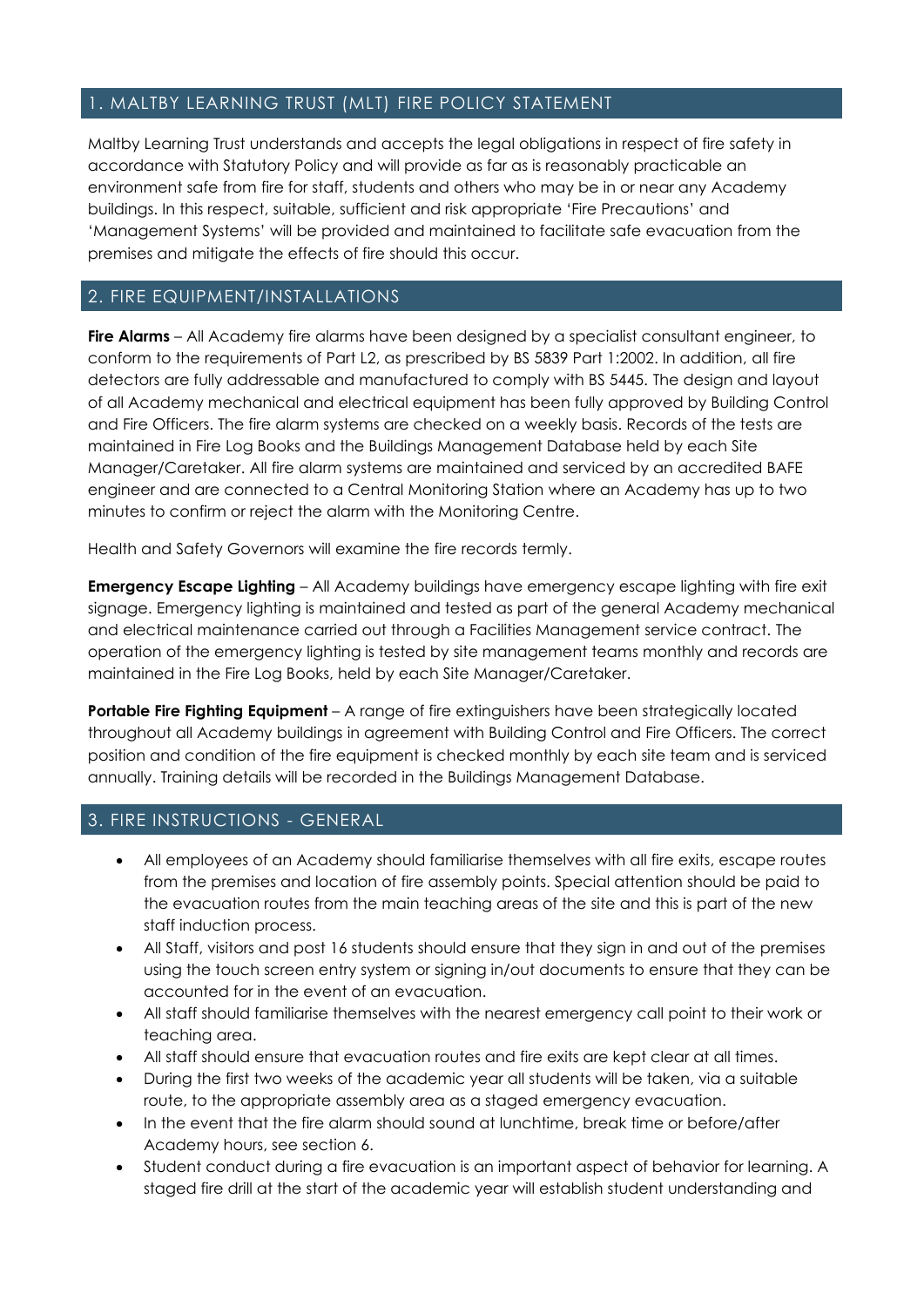behaviour for subsequent evacuations. Staff will escort students from the building via the nearest fire exit in an orderly manner. Students will line up in their designated groups to be checked for attendance by the tutor or classroom teacher.

- Main Reception staff should give every visitor a laminated instruction sheet, which briefly outlines what they should do in the event of a fire evacuation.
- Fire Assembly Point Marshalls will be appointed to carry out specific tasks/responsibilities during a fire evacuation/drill.
- Building Marshalls will be appointed to check that specific blocks/corridors are clear of staff and students during a fire evacuation/drill.
- A fire drill with or without notice will take place each term. Fire Service Officers or the nominated Health and Safety Governor may be present to observe the practice.
- The Senior Leadership Team will evaluate fire drills and any issues communicated to staff as appropriate.
- There will be a test of the fire alarms on a weekly basis.
- Backup arrangements to access staff and student contact details at the fire control point must be in place.

## 4. IF YOU DISCOVER A FIRE

- Raise the alarm by lifting the anti-tamper cover, breaking the glass or dislodging the white plate by pressing the following symbol  $\rightarrow \bullet \leftarrow$ .
- From a safe location, telephone the Main Reception or Principal's PA/Academy Business Manager. Alternatively, contact the emergency services by ringing 999.
- If you have been trained in the use of fire extinguishers, the fire is small and your escape route is still clear, you may use an extinguisher. Make sure it is the correct type for the fire. Discontinue your attempt if you do not quickly extinguish the fire.
- Evacuate the building by the nearest emergency exit, ensuring all windows and doors are closed. Turn off any machinery where applicable and report to the fire assembly point.

# 5. IF YOU HEAR AN ALARM

- If you hear the continuous alarm, terminate any telephone use immediately.
- Check the fire alarm call point nearest to your room. If it is broken, use the phone only to notify Main Reception so that caretaking staff can investigate.
- If you are notified that it is a false alarm, the evacuation process if already started must not be stopped as to not create confusion.
- If the alarm continues to sound, evacuate the building, leaving all internal doors and windows closed behind you (not locked). All doors have a minimum of 30 minutes fire protection.
- If machinery is in use, ensure that it is turned off before leaving the building.
- All personal belongings should be left in the rooms.
- Designated Building Fire Marshalls will take responsibility for ensuring that all rooms, including toilet areas and learning spaces, have been checked prior to leaving the building.
- All staff, students and visitors should make their way to the fire assembly points as directed on the fire evacuation plans displayed in each room.
- Lifts are not to be used under any circumstances and are disabled during the fire alarm period.
- For any staff, visitors or students with a disability, including mobility issues that mean they cannot manage stairs, a risk assessment/Personal Emergency Evacuation Plan (PEEP) will be in place, see section 7.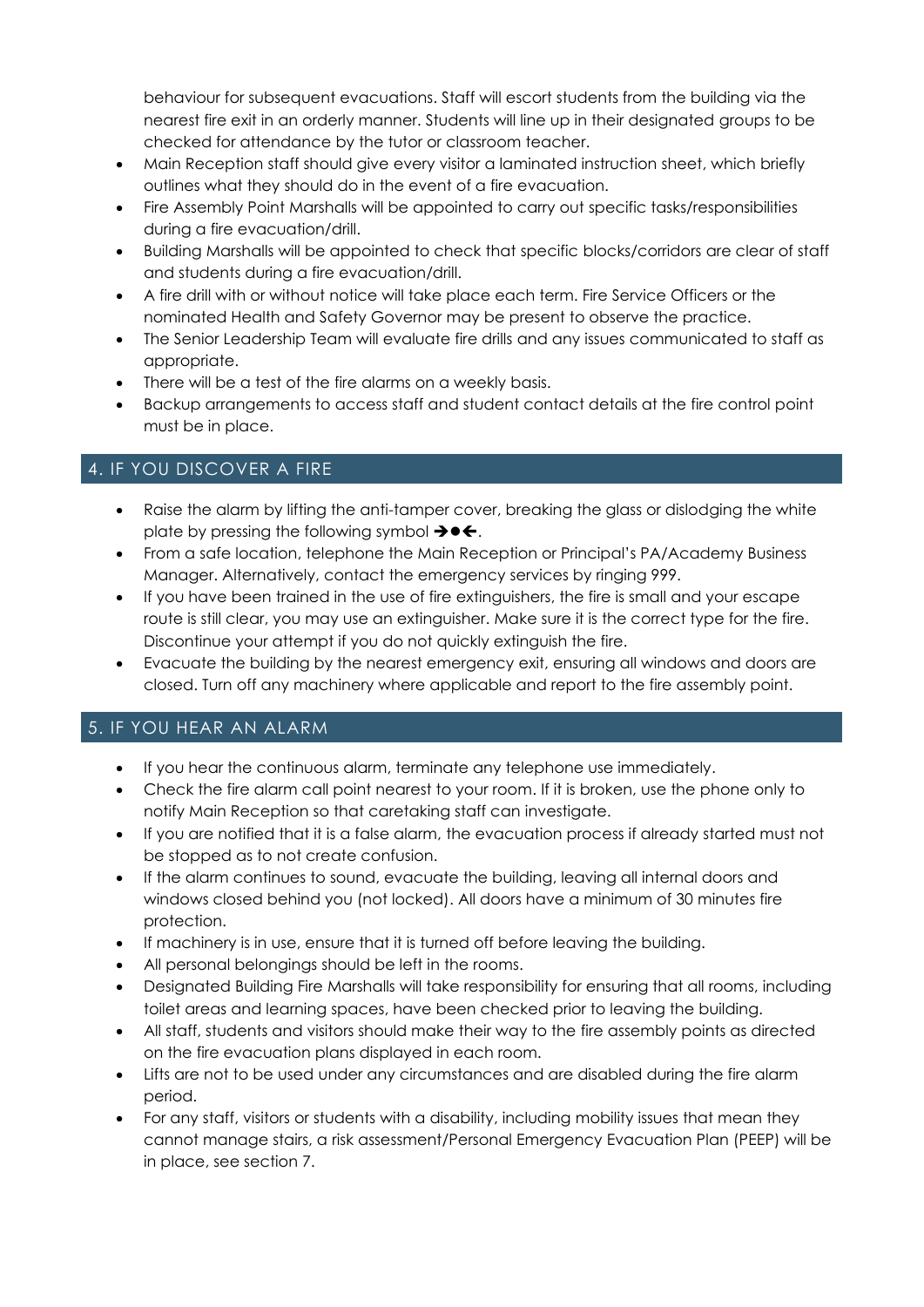#### 6. HOLIDAY, LUNCH AND BREAK TIME EVACUATION PROCEDURES

#### 6.1 EVACUATION DURING LUNCH, BREAK TIMES AND AT THE START OF THE DAY

- On hearing a continuous alarm, all staff, students and visitors should report directly to the nominated fire assembly points, leaving personal effects behind.
- Staff on duty should ensure that buildings and external areas within their designated zone have been cleared and that other staff, students and visitors are directed to the fire assembly point.
- Do not re-enter any building and only use designated evacuation routes identified on the fire site plan.
- Staff should actively encourage students to make their way to the fire assembly points.

#### 6.2 EVACUATION DURING HOLIDAYS, PRIOR TO ANY STUDENTS ARRIVING OR WHEN STUDENTS HAVE LEFT THE SITE

- If the fire alarm is activated, it should always be assumed that it is a fire and not a false alarm.
- All staff, visitors and any students on site should use the nearest exit route and make their way to the designated fire assembly point.
- If staff has evidence that it is a false alarm, they should contact the Site Manager/Caretaker.
- On an activation of the fire alarm, the Site Manager/Caretaker will investigate to establish if it is a false alarm. If it is, they will contact the Alarm Monitoring Station to cancel the Fire Service attendance.
- Any staff who are on site should check all rooms that are on their nearest exit route (if it is safe to do so)
	- To establish if there is anyone in difficulty who cannot evacuate.
	- To reinforce awareness of all occupants to evacuate.
- At the fire assembly point, the most senior member of staff on site will assume responsibility and will ascertain from staff present, that to the best of their knowledge, no one is left in the buildings.
- If there are students on site for extra-curricular activities, the teacher taking the sessions will have a signing in sheet for the students and this will be used at the designated fire assembly point to ensure that all are present, reporting anyone missing to the Site Manager/Caretaker.
- All staff, visitors and contractors will sign in and out of the premises using the touch screen entry system or signing in/out documents provided in Main Reception. A fire information sheet will be available with the sign in/out sheet and therefore by signing in, an individual has confirmed that they have understood this.
- In a fire alarm activation, everyone on site will assemble at the designated fire assembly point.
- The sign in/out sheet at Main Reception or meeting location will be collected by the Site Manager/Caretaker/teachers and taken to the fire assembly point, where a roll call will be undertaken.
- The Site Manager/Caretaker will meet the Fire Service on arrival, unlocking any access gates.
- Staff, visitors, contractors and any students will only re-enter the buildings when the fire alarm has been silenced and the Fire Service have agreed this.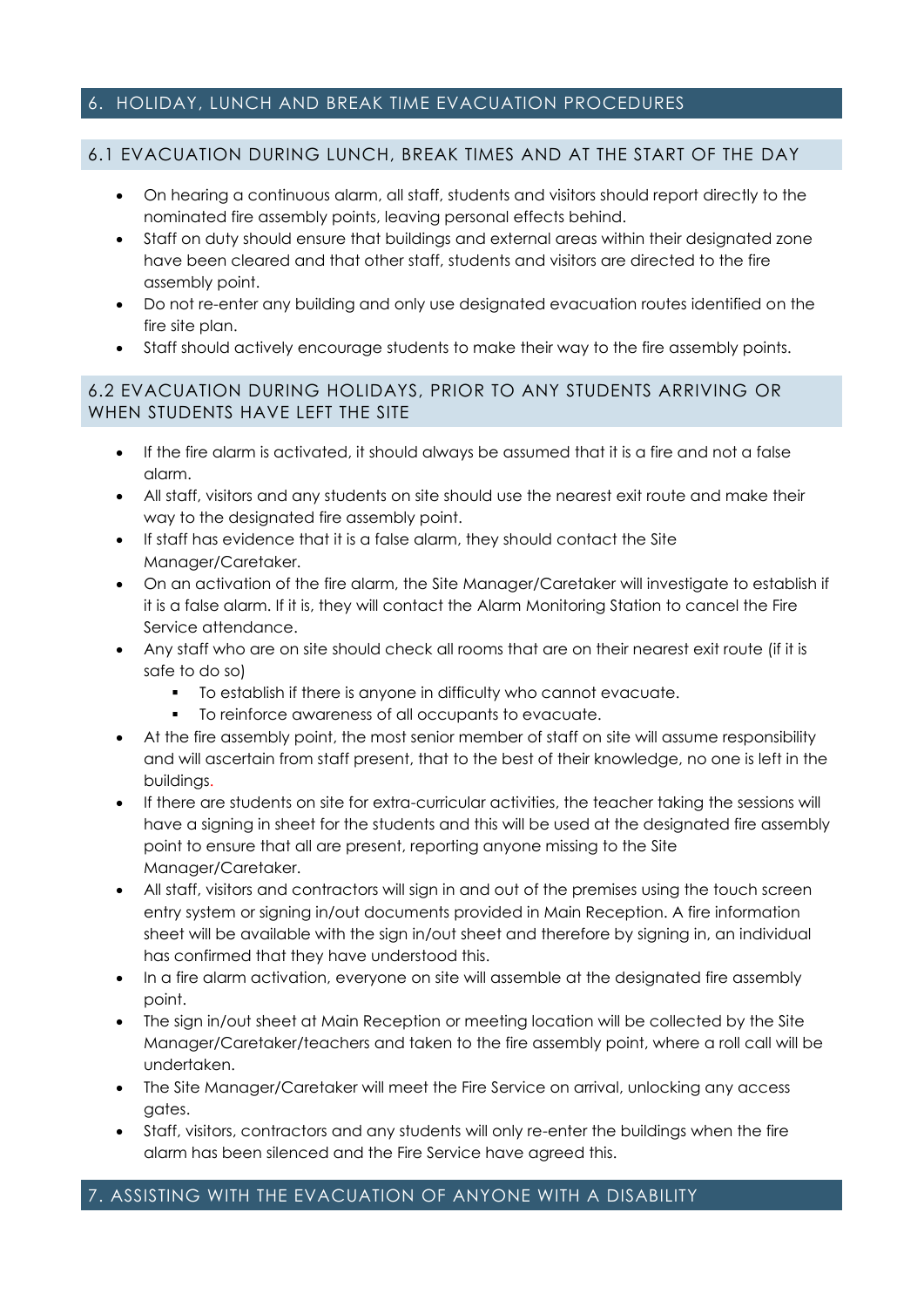Individuals with a disability who require assistance could be classified in one of the following categories:

- Mobility impairment Which can limit the speed of evacuation and the use of stairs.
- Hearing impairment Which can limit the response to an alarm.
- Visual impairment Which can limit the ability to escape.
- Learning difficulties Which can affect the response to an alarm.

A risk assessment/Personal Emergency Evacuation Plan (PEEP) will be completed for all individuals with such a disability. The PEEP will be documented in the risk assessment completed by the responsible department.

# 7.1 STAFF

For any member of staff with either a permanent or temporary disability (such as fracture of limbs) that is classified in any category in section 7, a risk assessment and Personal Emergency Evacuation Plan will be completed and maintained by their line manager and HR department.

# 7.2 VISITORS

Any requirement to assist a visitor in an evacuation should be identified as follows:

- The person arranging the visit will ask if anyone visiting requires any assistance in the event of an evacuation.
- On arrival, Main Reception staff will ask if a visitor requires any assistance in the event of an evacuation.

If it has been confirmed that assistance is required by a visitor, the following action will be taken:

- The person arranging the visit will ensure that a suitable means of assistance is given on the day of the visit, in line with the content of section 7.
- If it is confirmed on arrival on site Main Reception staff will ensure that the person arranging the visit is made aware so that a suitable means of assistance is in place.

# 7.3 STUDENTS

For any student with either a permanent or temporary disability (such as fracture of limbs) that is classified in any category in section 7, a risk assessment and Personal Emergency Evacuation Plan will be completed and maintained by Pastoral/Safeguarding/special needs staff.

# 8. STAFF ROLES IN AN EVACUATION

# 8.1 OFFICE STAFF AND FIRE MARSHALLS

- If staff receive a call from another member of staff reporting a fire, they should activate the nearest fire alarm point or ensure 999 is called.
- Building Fire Marshalls are to ensure that each building has been evacuated and that each gate is unlocked.
- Reception/Primary classroom teachers will provide/bring pre-prepared attendance lists as a primary recording system and these lists will be backed up with actual attendance/absence.
- Attendance/Reception staff will bring the actual attendance/absence lists to the fire control point.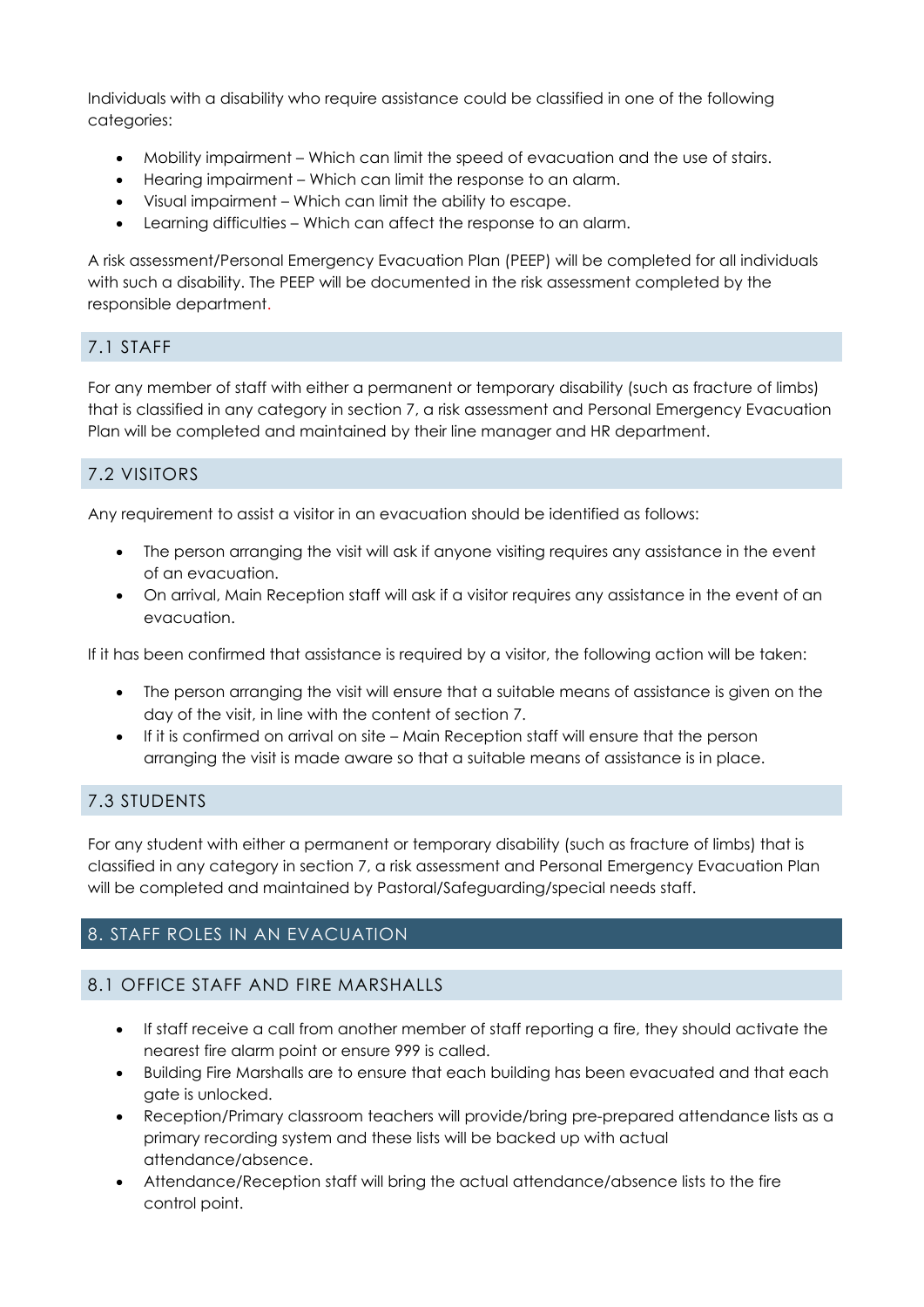- In the event that Attendance staff are unable to print actual attendance/absence lists, only the pre-prepared attendance lists will be used.
- Attendance/Reception staff will leave the building if they are at risk when printing the actual attendance/absence lists.
- The Main Reception/Principal's PA, with backup procedures from another department, will print a register of:
	- Staff.
	- Visitors.
	- **·** Invigilators.
	- Academy Meals Supervisory Assistants.
	- Workmen/Contractors.
	- Cleaning staff.
	- Catering staff.
- Secondary reception staff will distribute pre-prepared Form attendance lists to Year Leaders to be passed to Tutors.
- Primary classroom teachers will use pre-prepared class attendance lists.
- Attendance/Reception staff will distribute/reconcile the actual attendance/absence lists if it was safe to print and provide them.
- Examination Invigilators will remain with candidates and provide supervision in accordance with the Examinations Policy.
- Respective managers will report their staff attendance to the Designated Fire Marshalls at the assembly point.
- The Fire Assembly Point Marshalls will establish with attendance lists, the attendance of nonteaching staff and Associate Professional staff.
- The Fire Assembly Point Marshalls will establish with the nominated Building Fire Marshall that each building/block has been evacuated.
- On identifying an absent staff/student, names will be listed at the fire control point for appropriate action.

# 8.2 SENIOR LEADERSHIP TEAM

The Senior Leadership Team will:

- Assist the Building Fire Marshalls to ensure that each building/block has been evacuated and all access gates are unlocked.
- Go to the fire assembly point.
- Liaise with Year/Primary Leaders and inform the Principal of any absences.
- Contribute towards providing overall supervision and maintaining calm order at the fire assembly point.
- Liaise with the fire service if attending.

#### 8.3 SITE MANAGER/CARETAKER/SCHOOL BUSINESS MANAGER

The Site Manager/Caretaker/School Business Manager:

• Will respond to a fire alarm activation to initially check at the control panel the location of the alarm activation, if a fire has been identified or if it is a false alarm and will relay this information to the Alarm Monitoring Station and the Senior Leadership Team.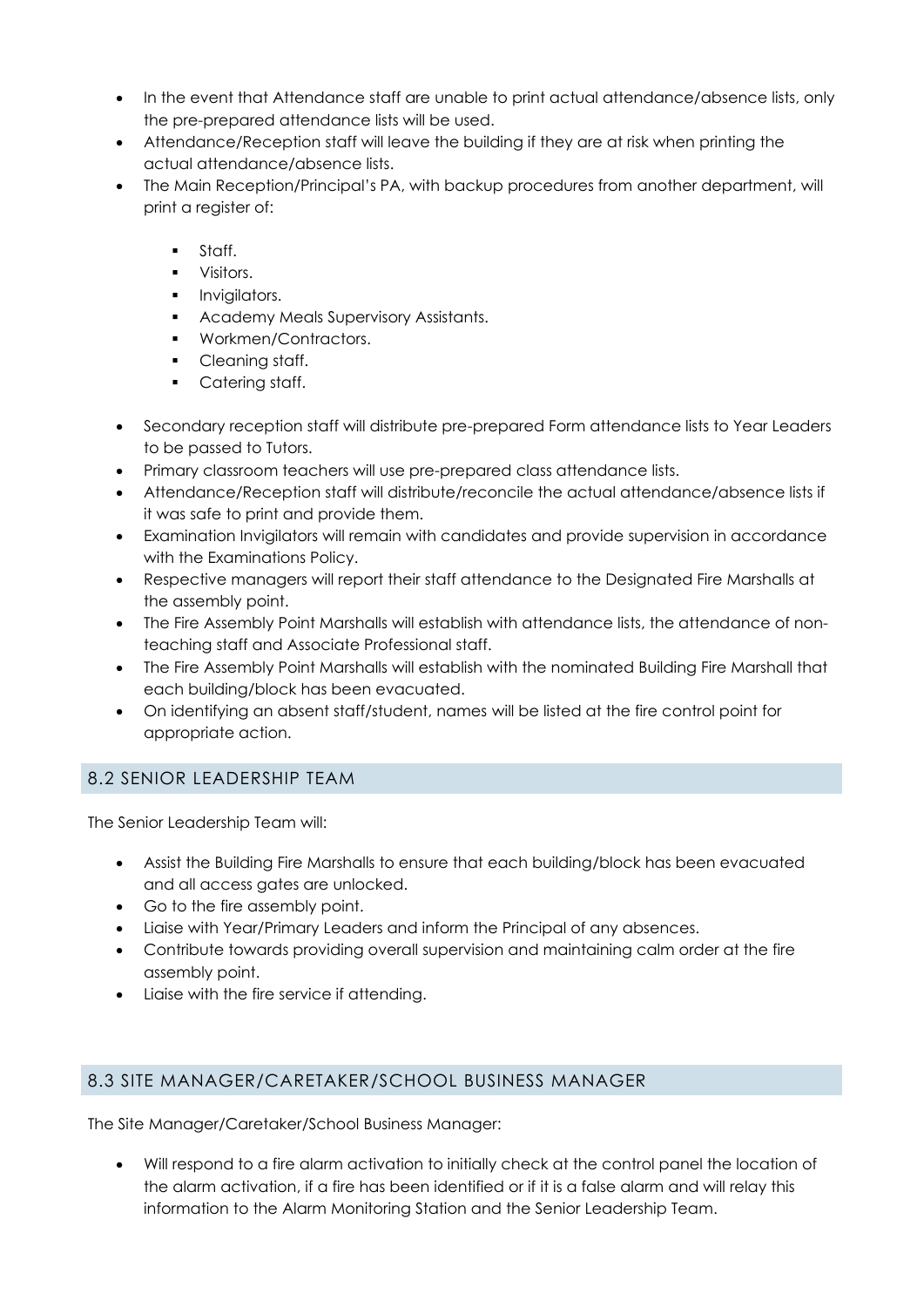- Will respond to the Alarm Monitoring Station as to whether the Fire Service should be contacted or if it is a false alarm.
- In the event of an evacuation, the Site Manager/Caretaker will stand by the main vehicle gates ready to unlock the gates and meet the Fire Service on their arrival.

## 8.4 STAFF WITH STUDENTS

Staff will:

- Close all windows and doors (do not lock) behind them; escort their group of students outside of the building by the nearest safe exit.
- Not re-enter any building and only use designated routes identified on the fire site plan.
- Walk their group to their assembly area.
- Actively help to maintain the orderly line up of all students.

#### 8.5 STAFF WITH VISITORS AND CONTRACTORS

- Staff with any visitor should escort them to the fire assembly point for visitors by the nearest safe exit. Reception staff will then undertake a roll call of all visitors.
- Main Reception will give all visitors a laminated instruction sheet on arrival. In the event that the visitor becomes separated from the person that they are visiting, they will follow the instructions on the sheet (Main Reception staff will reinforce this on arrival).

## 9. AT THE FIRE ASSEMBLY POINT

- All staff are to report to the fire assembly point or other designated area.
- Form Tutors/Classroom Teachers will complete the registers and inform Year/Primary Leaders of any absent students.
- Year/Primary Leaders are to collect the actual Form attendance/absence registers at the fire control point from the Attendance or Administration team and investigate absent students.
- Associate Professional Team Leaders should check to ensure that all staff in their area of responsibility are present.
- Backup arrangements to access staff and student contact details at the fire control point must be available.

#### 10. RE-ENTRY OF THE BUILDINGS ON ALL CLEAR

- Staff and students will only re-enter the buildings when a message is relayed from the Fire Service via the Site Manager/Caretaker.
- Re-entry should be undertaken under the instruction of Year/Primary Leaders and the Senior Leadership Team in an orderly manner to avoid congestion or crushing.

# 11. ACADEMY PROCEDURES

Academies must produce detailed documentation of the procedures/reviews for fire alarm activations/drills. This will include site plans to identify the fire assembly point and fire control point.

#### 12. COVID 19 ARRANGEMENTS